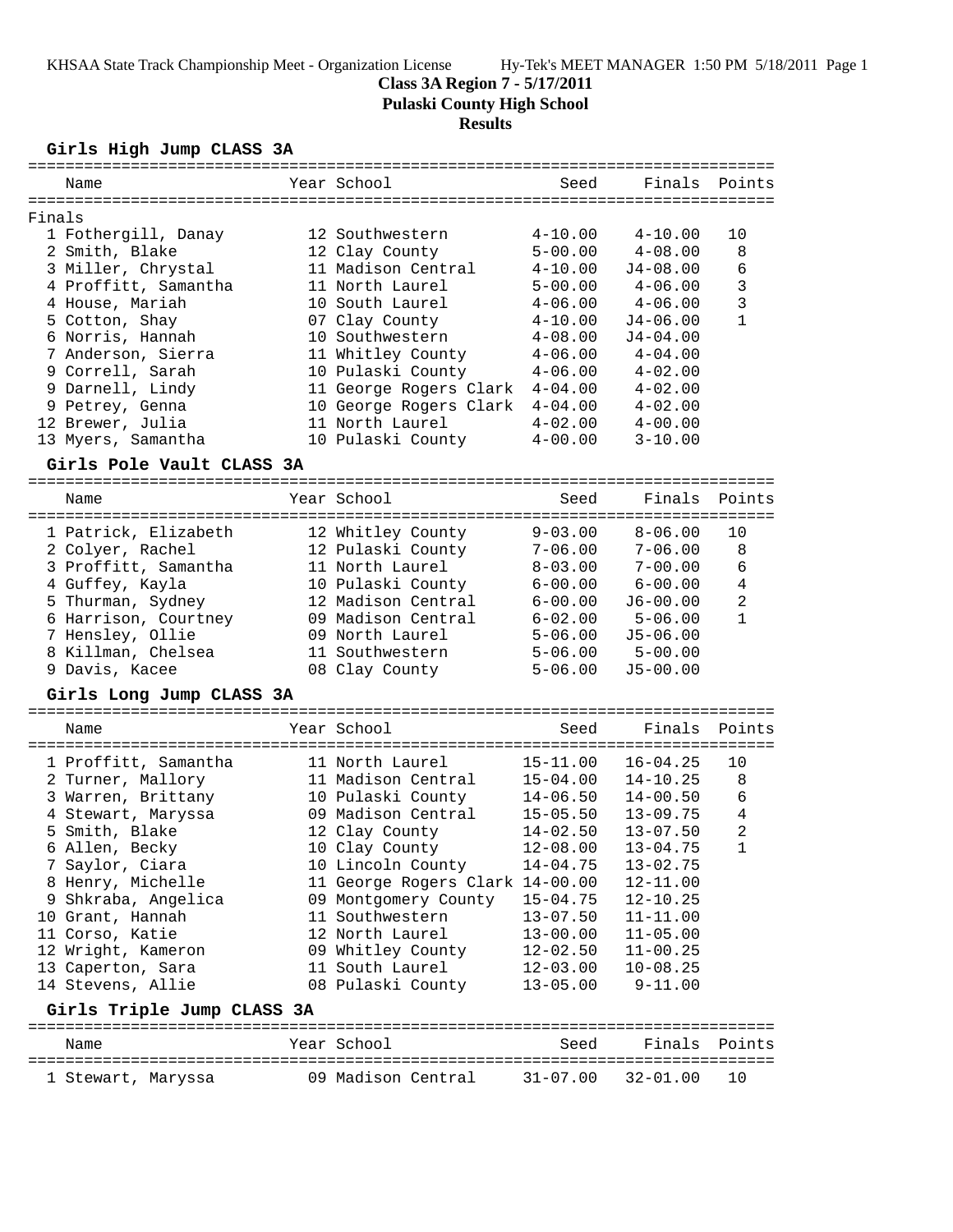**Class 3A Region 7 - 5/17/2011**

**Pulaski County High School**

## **Results**

## **....Girls Triple Jump CLASS 3A**

| 2 Skinner, Sandra  | 08 George Rogers Clark 31-01.00 |              | $31 - 08.00$ | 8            |
|--------------------|---------------------------------|--------------|--------------|--------------|
| 3 Tilley, Allie    | 12 Pulaski County               | $31 - 01.00$ | $31 - 00.50$ | 6            |
| 4 Guffey, Keisha   | 10 Pulaski County               | $28 - 02.25$ | $29 - 07.00$ | 4            |
| 5 Grant, Hannah    | 11 Southwestern                 | $28 - 08.00$ | $28 - 09.50$ | 2            |
| 6 Smith, Blake     | 12 Clay County                  | $29 - 08.00$ | $28 - 07.50$ | $\mathbf{1}$ |
| 7 Corso, Katie     | 12 North Laurel                 | $26 - 10.50$ | $27 - 09.50$ |              |
| 8 Henry, Michelle  | 11 George Rogers Clark 27-00.00 |              | $26 - 06.00$ |              |
| 9 Cotton, Shay     | 07 Clay County                  | $28 - 08.00$ | $26 - 03.00$ |              |
| 10 Ellis, Kieundra | 11 Madison Central              | $26 - 09.50$ | $26 - 01.50$ |              |
| 11 Dugger, Shay    | 09 North Laurel                 | $25 - 00.00$ | $24 - 05.50$ |              |

### **Girls Shot Put CLASS 3A**

================================================================================

| Name                                            | Year School                     | Seed         | Finals       | Points         |
|-------------------------------------------------|---------------------------------|--------------|--------------|----------------|
| ==========================<br>1 Pierce, Jessica | 12 Southwestern                 | $32 - 05.00$ | $31 - 05.00$ | 10             |
| 2 Norris, Brittany                              | 11 Montgomery County            | $31 - 02.00$ | $31 - 00.00$ | 8              |
| 3 Cornett, Kayse                                | 12 South Laurel                 | $30 - 11.00$ | 29-10.00     | 6              |
| 4 Cornett, Kayla                                | 12 South Laurel                 | $31 - 02.00$ | $28 - 05.00$ | $\bf 4$        |
| 5 Fothergill, Danay                             | 12 Southwestern                 | $27 - 04.00$ | $27 - 02.00$ | $\overline{a}$ |
| 6 Boatman, Heather                              | 12 Pulaski County               | $27 - 02.00$ | $27 - 00.00$ | $\mathbf{1}$   |
| 7 Boeckel, Taylor                               | 12 Madison Central              | 24-06.00     | $26 - 00.00$ |                |
| 8 Fortune, Tiffany                              | 11 Madison Central              | $24 - 01.50$ | $25 - 05.00$ |                |
| 9 Spangler, Rachael                             | 09 Lincoln County               | $27 - 02.50$ | $24 - 07.00$ |                |
| 10 Johnson, Maria                               | 09 Whitley County               | 23-00.00     | $23 - 04.00$ |                |
| 11 Marker, Krista                               | 11 North Laurel                 | 24-02.50     | $23 - 03.00$ |                |
| 12 Coffman, Lauren                              | 09 Lincoln County               | 24-10.00     | $22 - 09.00$ |                |
| 13 Calton, Latosha                              | 11 Whitley County               | 24-07.00     | $21 - 11.00$ |                |
| 14 Hibbard, Bridgett                            | 12 Clay County                  | 24-10.50     | $21 - 09.00$ |                |
| 15 Eqner, Tara                                  | 11 North Laurel                 | 22-02.00     | $21 - 04.00$ |                |
| 16 Arnett, Hallie                               | 10 Clay County                  | $21 - 11.00$ | $21 - 01.00$ |                |
| 17 Griffith, Chelsea                            | 11 George Rogers Clark          |              | $21 - 00.00$ |                |
| 18 Burris, Hope                                 | 12 George Rogers Clark 18-11.00 |              | $20 - 02.00$ |                |
| 18 Grayson, Alena                               | 12 Montgomery County            |              | $20 - 02.00$ |                |
| 20 Price, Paige                                 | 10 Pulaski County 20-06.00      |              | $15 - 03.00$ |                |

## **Girls Discus Throw CLASS 3A**

| Name                 | Year School          | Seed      | Finals    | Points         |
|----------------------|----------------------|-----------|-----------|----------------|
| 1 Norris, Brittany   | 11 Montgomery County | $76 - 01$ | $84 - 09$ | 10             |
| 2 Pierce, Jessica    | 12 Southwestern      | $89 - 11$ | $84 - 03$ | 8              |
| 3 Grant, Hannah      | 11 Southwestern      | $93 - 06$ | $83 - 11$ | 6              |
| 4 Spangler, Rachael  | 09 Lincoln County    | 67-01     | $83 - 05$ | 4              |
| 5 Boeckel, Taylor    | 12 Madison Central   | $82 - 02$ | $81 - 06$ | $\overline{2}$ |
| 6 Eqner, Tara        | 11 North Laurel      | $77 - 11$ | $80 - 11$ | $\mathbf{1}$   |
| 7 Johnson, Maria     | 09 Whitley County    | $68 - 06$ | $75 - 02$ |                |
| 8 Hibbard, Bridgett  | 12 Clay County       | 73-01     | $71 - 02$ |                |
| 9 Boatman, Heather   | 12 Pulaski County    | $71 - 00$ | $68 - 06$ |                |
| 10 Grayson, Alena    | 12 Montgomery County | $64 - 02$ | $61 - 04$ |                |
| 11 Cornett, Kayse    | 12 South Laurel      | $76 - 09$ | $61 - 00$ |                |
| 12 Fortune, Tiffany  | 11 Madison Central   | $62 - 02$ | $60 - 02$ |                |
| 13 Calton, Latosha   | 11 Whitley County    | $67 - 00$ | $59 - 10$ |                |
| 14 Dansereau, Sophia | 12 Clay County       | 66-01     | $57 - 05$ |                |
| 15 Arnold, Kelcy     | 11 South Laurel      | $58 - 11$ | $56 - 07$ |                |
|                      |                      |           |           |                |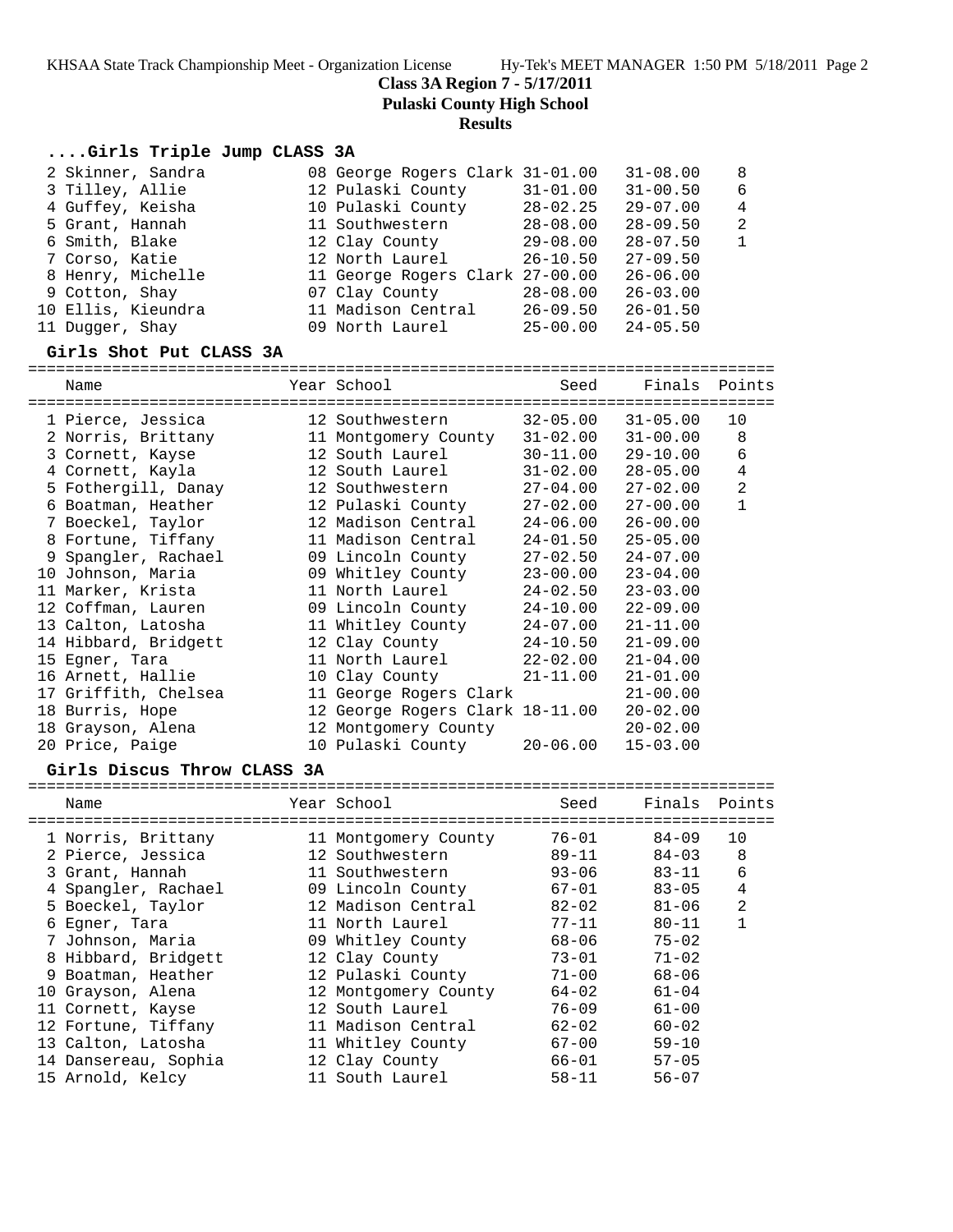**Class 3A Region 7 - 5/17/2011**

**Pulaski County High School**

### **Results**

## **....Girls Discus Throw CLASS 3A**

| 16 West, Whitney   | 10 Pulaski County | 54-00 | $52 - 04$ |
|--------------------|-------------------|-------|-----------|
| 17 Coffman, Lauren | 09 Lincoln County | 61-01 | $50 - 04$ |
| 18 Harris, Haylee  | 09 North Laurel   | 58-01 | 46-07     |

### **Boys High Jump CLASS 3A**

================================================================================ Seed Finals Points

| name                | $TCAL$ DUITULE         | peea        | $F \perp H \triangle \perp D$ | PULLLO       |
|---------------------|------------------------|-------------|-------------------------------|--------------|
| 1 Hill, Zac         | 12 Lincoln County      | $6 - 07.00$ | $6 - 06.00$                   | 10           |
| 2 Jackson, Tyler    | 11 Pulaski County      | $6 - 03.00$ | $6 - 02.00$                   | 8            |
| 3 Hubbard, Jonathan | 11 George Rogers Clark | $6 - 04.00$ | $6 - 00.00$                   | 6            |
| 4 Guy, Daniel       | 10 Madison Central     | $6 - 00.00$ | $5 - 08.00$                   | 4            |
| 5 Hyden, Austin     | 09 Pulaski County      | $5 - 10.00$ | $5 - 04.00$                   | 2            |
| 6 Kurzeika, Brian   | 10 Whitley County      | $5 - 08.00$ | $J5 - 04.00$                  | $\mathbf{1}$ |
| 7 Hyde, Corey       | 11 North Laurel        | $5 - 06.00$ | $5 - 02.00$                   |              |
| 7 Ealy, Caleb       | 11 Clay County         |             | $5 - 02.00$                   |              |
| 7 Marcum, Drew      | 11 North Laurel        | $5 - 08.00$ | $5 - 02.00$                   |              |
| 10 Phelps, Austin   | 10 South Laurel        | $5 - 02.00$ | $4 - 08.00$                   |              |

#### **Boys Pole Vault CLASS 3A**

| Name               | Year School        | Seed         | Finals       | Points         |
|--------------------|--------------------|--------------|--------------|----------------|
| 1 Heinen, Jacob    | 11 Pulaski County  | $13 - 02.00$ | $12 - 00.00$ | 1 O            |
| 2 Eads, Michael    | 12 Pulaski County  | $10 - 00.00$ | $10 - 00.00$ | 8              |
| 3 Kidd, Andrew     | 11 North Laurel    | $9 - 06.00$  | $8 - 06.00$  | 6              |
| 4 Shade, Logan     | 10 Madison Central | $8 - 00.00$  | $J8 - 06.00$ | 4              |
| 5 Andrews, Eric    | 10 Southwestern    | $9 - 00.00$  | $8 - 00.00$  | $\overline{2}$ |
| 6 Gabbard, Charlie | 09 Clay County     | $7 - 06.00$  | $7 - 06.00$  | $\mathbf{1}$   |
| 7 Nelson, Aaron    | 11 North Laurel    | $8 - 06.00$  | $7 - 00.00$  |                |
| 8 Statter, Jared   | 11 Madison Central | $9 - 04.00$  | $J7 - 00.00$ |                |
|                    |                    |              |              |                |

### **Boys Long Jump CLASS 3A**

| Name               |  |                                                                                                                                                                                                                                                                                    | Finals Points        |                                                                                                                                                                                                                                                                                |
|--------------------|--|------------------------------------------------------------------------------------------------------------------------------------------------------------------------------------------------------------------------------------------------------------------------------------|----------------------|--------------------------------------------------------------------------------------------------------------------------------------------------------------------------------------------------------------------------------------------------------------------------------|
| 1 Hall, Aaron      |  |                                                                                                                                                                                                                                                                                    | $19 - 04.00$         | 10                                                                                                                                                                                                                                                                             |
| 2 Beeding, Ryne    |  |                                                                                                                                                                                                                                                                                    | $19 - 00.25$         | 8                                                                                                                                                                                                                                                                              |
| 3 David, Caio      |  |                                                                                                                                                                                                                                                                                    | $18 - 10.00$         | 6                                                                                                                                                                                                                                                                              |
| 4 Marcum, Drew     |  |                                                                                                                                                                                                                                                                                    | $18 - 09.50$         | 4                                                                                                                                                                                                                                                                              |
| 5 Koch, Jacob      |  |                                                                                                                                                                                                                                                                                    | $18 - 09.25$         | 2                                                                                                                                                                                                                                                                              |
| 6 Guy, Daniel      |  |                                                                                                                                                                                                                                                                                    | $J18-09.25$          |                                                                                                                                                                                                                                                                                |
| 7 Khan, Kevon      |  |                                                                                                                                                                                                                                                                                    | $18 - 03.00$         |                                                                                                                                                                                                                                                                                |
| 8 Cox, Caleb       |  |                                                                                                                                                                                                                                                                                    | $17 - 02.50$         |                                                                                                                                                                                                                                                                                |
| 9 Kidd, Andrew     |  |                                                                                                                                                                                                                                                                                    | $16 - 08.75$         |                                                                                                                                                                                                                                                                                |
| 10 Coleman, Darion |  |                                                                                                                                                                                                                                                                                    | $16 - 03.25$         |                                                                                                                                                                                                                                                                                |
| 11 Ealy, Caleb     |  |                                                                                                                                                                                                                                                                                    | $15 - 09.50$         |                                                                                                                                                                                                                                                                                |
| 12 Hoard, Garrett  |  |                                                                                                                                                                                                                                                                                    | $15 - 07.25$         |                                                                                                                                                                                                                                                                                |
| 13 Hamilton, Ethan |  |                                                                                                                                                                                                                                                                                    | $15 - 02.50$         |                                                                                                                                                                                                                                                                                |
| 14 Siler, Jon      |  |                                                                                                                                                                                                                                                                                    | $15 - 01.25$         |                                                                                                                                                                                                                                                                                |
| 14 Shofner, Luke   |  |                                                                                                                                                                                                                                                                                    | $15 - 01.25$         |                                                                                                                                                                                                                                                                                |
| 16 Gaskin, Sam     |  |                                                                                                                                                                                                                                                                                    | $14 - 09.50$         |                                                                                                                                                                                                                                                                                |
| 17 Cox, Cody       |  |                                                                                                                                                                                                                                                                                    | $12 - 06.25$         |                                                                                                                                                                                                                                                                                |
|                    |  | Year School<br>10 Pulaski County<br>12 Lincoln County<br>11 North Laurel<br>10 Madison Central<br>12 South Laurel<br>08 Pulaski County<br>11 North Laurel<br>09 Madison Central<br>11 Clay County<br>11 Clay County<br>11 Whitley County<br>10 Whitley County<br>09 Lincoln County | 12 Montgomery County | Seed<br>18-09.75<br>18-11.75<br>18-11.00<br>19-01.00<br>11 George Rogers Clark 18-04.00<br>19-04.00<br>19-08.00<br>18-06.00<br>18-02.00<br>18-00.00<br>17-07.00<br>17-10.00<br>15-02.00<br>15-05.50<br>17-11.00<br>10 South Laurel 18-02.00<br>10 George Rogers Clark 13-04.50 |